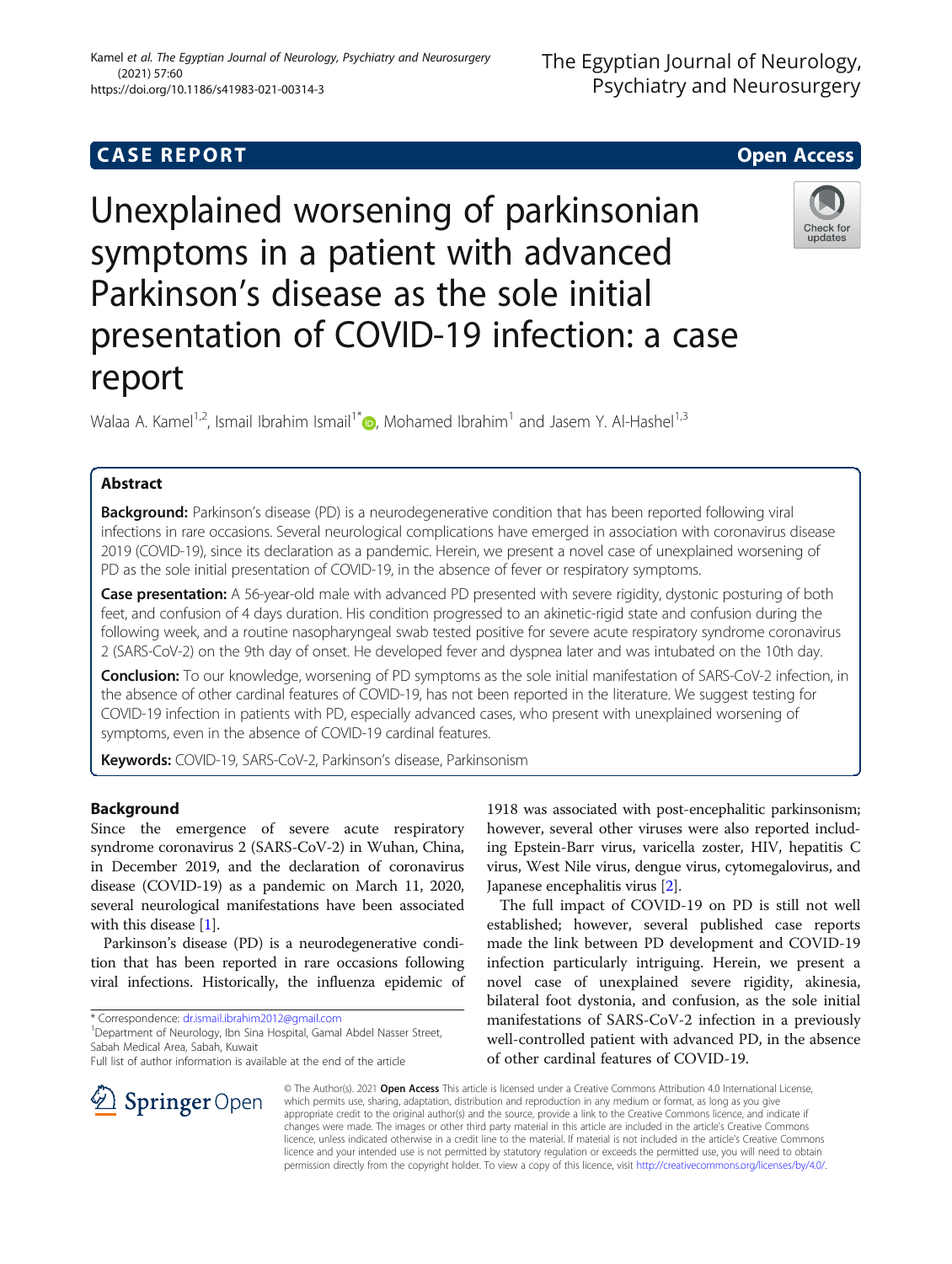## Case presentation

A 56-year-old male with advanced PD developed severe rigidity, dystonic posturing of both feet, and confusion of 4 days duration in November 2020. He is not known to have any chronic medical illness and has been diagnosed with PD 7 years ago, with initial left-sided tremors, bradykinesia, and rigidity. He had a strong positive family history of PD, but genetic testing was not done. His initial MRI of the brain and FDG-PET scan were normal, and he had a stable course on levodopa. He started to develop wearing-off and dyskinesia after few years which were manageable with drug adjustment.

Dopamine agonists (DA) were added, but the patient developed behavioral changes and psychotic features in the form of hallucination and delusions, which improved with the cessation of DA and small doses of quetiapine. Subsequently, with disease progression, levodopa-carbidopa intestinal gel (LCIG) was started with excellent improvement of wearing off symptoms and peak dose dyskinesia. After 2 years, and due to financial issues, the patient stopped LCIG and continued on levodopa with a total equivalent daily dose of 1497 mg and quetiapine 100 mg daily. His last clinical examination was in January 2020 with a stable clinical condition. His Hoehn and Yahr Scale (H&Y) score was 3, MDS-Unified Parkinson's Disease Rating Scale (UPDRS) part III was 57/132 in off stage, Non-Motor Symptoms Scale (NMSS) was 233/360, and Montreal Cognitive Assessment (MoCA) score was 24/30. During the lockdown period amid the COVID-19 pandemic, he was compliant to treatment, maintaining his daily activities and communicating with the treating physician through telemedicine, and no drug adjustment was needed during this time.

He started to have severe rigidity and bradykinesia on the 1st of November 2020, with poor response to medications. His condition progressed to akinetic-rigid state with bilateral foot dystonia in the following week. On the 9th of November, he was transferred to the emergency room for confusion. His oxygen saturation was subnormal (90%); however, he had no fever or any respiratory complaint. A nasopharyngeal swab reverse transcriptionpolymerase chain reaction (RT-PCR) for SARS-CoV-2 was conducted routinely for hospital admission, as per the Kuwait Ministry of Health (MOH) protocol. He tested positive for COVID-19 and was shifted to a specialized center. He developed fever and respiratory distress with low oxygen saturation, and he was intubated on the 10th day of illness. Computed tomography (CT) of the brain was normal. The patient was maintained on his regular treatment and was successfully extubated on the 19th of November. After discharge, he showed gradual improvement of consciousness and rigidity, and his feet dystonia improved; however, he did not reach his baseline prior to COVID-19 infection after 1 month.

## **Discussion**

We report a case of severe worsening of PD symptoms in the form of rigidity, akinesia, and foot dystonia, as the sole presenting features of COVID-19 infection. The patient was afebrile and lacked any of the cardinal features of the disease in the beginning. After a normal initial workup, the patient was found to be positive for COVID-19, which was incidentally requested. Other features of COVID-19 infection later ensued, with fever and respiratory symptoms. A gradual improvement occurred during the recovery phase without any specific therapy, apart from his usual anti-PD medications and treatment of COVID-19 infection as per MOH protocol.

Because of the unexplained, rapidly progressive worsening of PD symptoms, in a previously controlled PD patient, we believe that this presentation could be related to neuroinvasive potential of SARS-CoV-2, through sharing the same receptor angiotensin-converting enzyme 2 (ACE2), which can be found in the brain and mediate the disease process  $[3, 4]$  $[3, 4]$  $[3, 4]$  $[3, 4]$ .

The impact of COVID-19 on PD is largely speculative and coming mainly from case reports and case series. Generally, COVID-19 can affect PD through worsening of motor as well as non-motor symptoms, worsening of pre-existing dyspnea due to respiratory distress, as dyspnea may exist in up to 39% of PD patients, or through the development of new-onset parkinsonism [\[5](#page-2-0)].

Recently, four single-case reports have been published [[6](#page-2-0)–[9\]](#page-2-0) describing the development of acute parkinsonism following COVID-19 infection. All four cases developed parkinsonian symptoms within 5–32 days of initial SARS-CoV-2 infection, and they showed evidence of reduced function of the nigrostriatal dopamine system, on brain imaging, similar to PD. Two of them  $[8, 9]$  $[8, 9]$  $[8, 9]$  $[8, 9]$  developed these symptoms after only relatively mild COVID-19 infection, while the other  $2 \times 6$ , [7\]](#page-2-0) had moderate to severe infection requiring hospitalization, similar to our case.

Another community-based case control study of 12 PD patients in Italy [[10\]](#page-2-0) who developed COVID-19 suggested substantial worsening of motor and non-motor symptoms during mild to moderate COVID-19 illness, which is in line with our case; however, our case is unique in the aspect that worsening of PD was the sole initial presenting feature of COVID-19, in the absence of its common cardinal features. Furthermore, a 2021 study [[11\]](#page-2-0) of 10 PD cases from Wuhan, China, showed that worsened outcome was linked to older age, longer PD duration, and late stage PD.

Three potential mechanisms have been proposed for the rapid development of parkinsonism following COVID-19; first, a vascular insult from a hypercoagulable state associated with severe COVID-19 can directly damage the nigrostriatal system, akin to vascular parkinsonism. Second, systemic inflammation can trigger neuroinflammation and